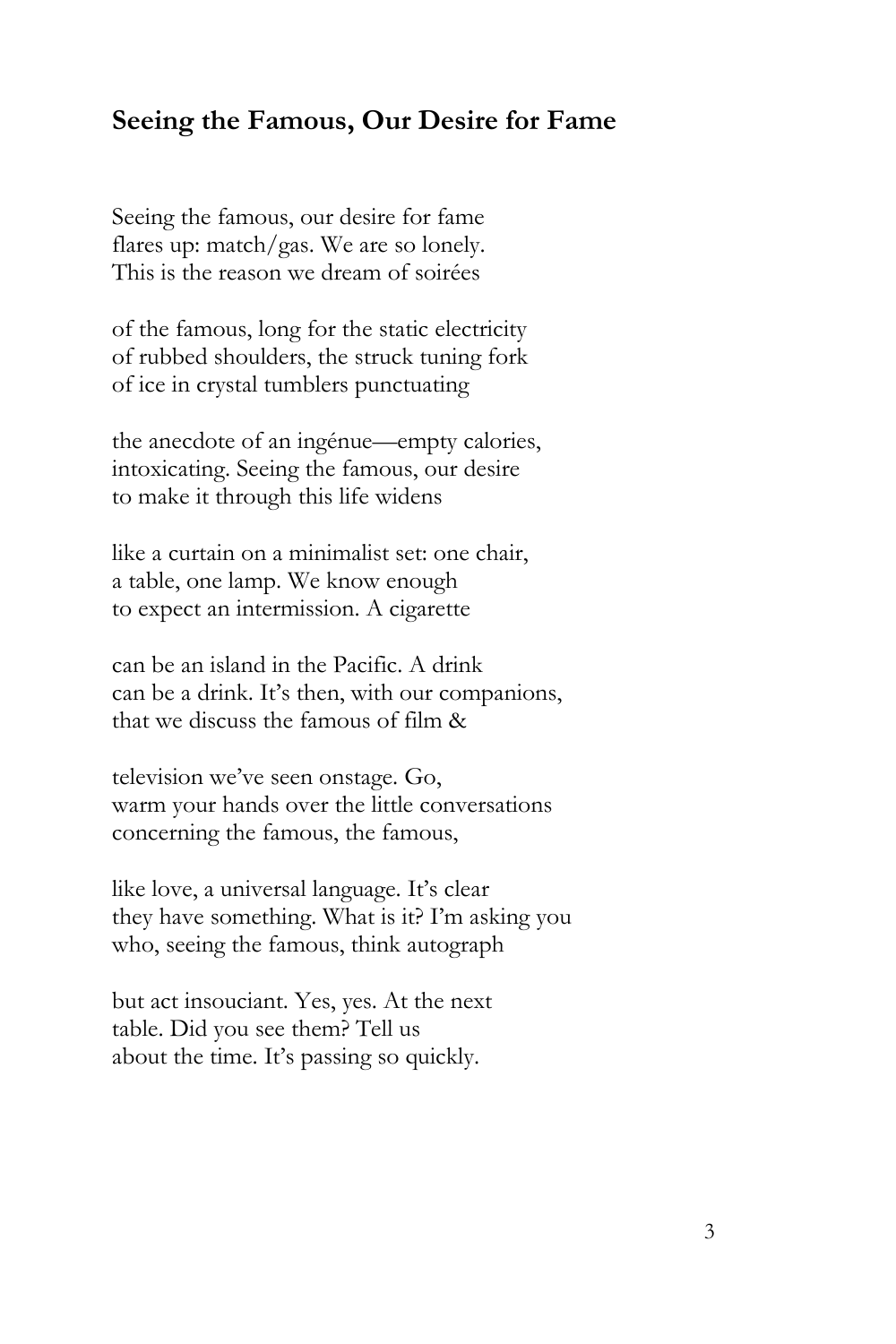## **History Will Remember**

maybe not today, but this July, surely, the way the city wakes up to brunch, the café windows

thrown open to foot traffic. It rained overnight. But now sun. Or if not this July, certainly the skyline,

the bar graph of midtown, the Empire State Building, the Chrysler, all that was accomplished. And that we were?

Not we, as in you and me, but we all? Impossible that the record could be garbled

beyond translation. Centuries on, careers will be made retelling what's … sorry, a cabbie's honking

at a bike messenger, and the newsstand on the corner's glossy with everything you'd ever need to know

about red carpet nip slips, double truffle burgers, how soon the West Antarctic ice sheet's likely to collapse.

I've got weekend plans. My wife's friend's rented a place in the Hamptons we could never afford. She doesn't buy